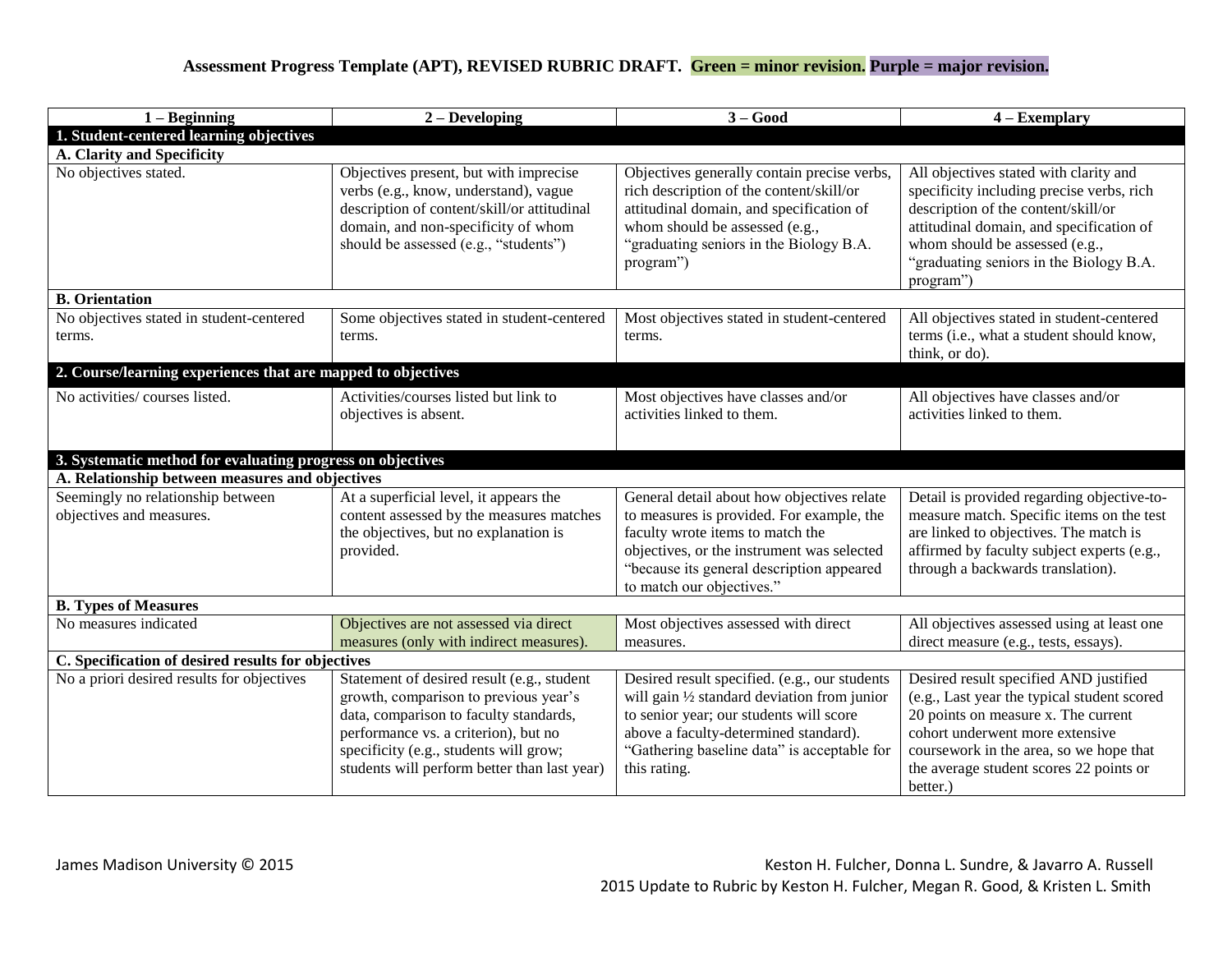| $1 -$ Beginning                                                                                                | $2 - Developing$                                                                                                                                                                                                                                                                        | $3 - Good$                                                                                                                                                                                                                                                                                                                                                                                              | $4 - Exemplary$                                                                                                                                                                                                                                                                                                           |  |  |  |  |
|----------------------------------------------------------------------------------------------------------------|-----------------------------------------------------------------------------------------------------------------------------------------------------------------------------------------------------------------------------------------------------------------------------------------|---------------------------------------------------------------------------------------------------------------------------------------------------------------------------------------------------------------------------------------------------------------------------------------------------------------------------------------------------------------------------------------------------------|---------------------------------------------------------------------------------------------------------------------------------------------------------------------------------------------------------------------------------------------------------------------------------------------------------------------------|--|--|--|--|
| D. Data collection & Research design integrity (Systematic method for evaluating progress on objectives cont.) |                                                                                                                                                                                                                                                                                         |                                                                                                                                                                                                                                                                                                                                                                                                         |                                                                                                                                                                                                                                                                                                                           |  |  |  |  |
| No information is provided<br>about data collection process<br>or data not collected.                          | Limited information is provided<br>about data collection such as who<br>and how many took the<br>assessment, but not enough to<br>judge the veracity of the process<br>(e.g., thirty-five seniors took the<br>test).                                                                    | Enough information is provided to understand the<br>data collection process, such as a description of<br>the sample, testing protocol, testing conditions,<br>and student motivation. Nevertheless, several<br>methodological flaws are evident such as<br>unrepresentative sampling, inappropriate testing<br>conditions, one rater for ratings, or mismatch<br>with specification of desired results. | The data collection process is clearly explained and is<br>appropriate to the specification of desired results (e.g.,<br>representative sampling, adequate motivation, two or<br>more trained raters for performance assessment, pre-<br>post design to measure gain, cutoff defended for<br>performance vs. a criterion) |  |  |  |  |
| E. Additional validity evidence                                                                                |                                                                                                                                                                                                                                                                                         |                                                                                                                                                                                                                                                                                                                                                                                                         |                                                                                                                                                                                                                                                                                                                           |  |  |  |  |
| No additional psychometric<br>properties provided.                                                             | Reliability estimates (e.g.,<br>internal consistency, test-retest,<br>inter-rater) provided for most<br>scores, although reliability tends<br>to be poor $(<.60)$ . Or, author<br>states how efforts have been made<br>to improve reliability (e.g., raters<br>were trained on rubric). | Reliability estimates provided for most scores,<br>most scores are marginal or better $(> 60)$ .                                                                                                                                                                                                                                                                                                        | Reliability estimates provided, most scores are<br>marginal or better $(> 0.60)$ . Plus, other evidence given<br>such as relationship of scores to other variables and<br>how such relationship strengthens or weakens argument<br>for validity of test scores.                                                           |  |  |  |  |
| 4. Results of program assessment                                                                               |                                                                                                                                                                                                                                                                                         |                                                                                                                                                                                                                                                                                                                                                                                                         |                                                                                                                                                                                                                                                                                                                           |  |  |  |  |
| <b>A. Presentation of results</b>                                                                              |                                                                                                                                                                                                                                                                                         |                                                                                                                                                                                                                                                                                                                                                                                                         |                                                                                                                                                                                                                                                                                                                           |  |  |  |  |
| No results presented                                                                                           | Results are present, but it is<br>unclear how they relate to the<br>objectives or the desired results<br>for the objectives.                                                                                                                                                            | Results are present, and they directly relate to the<br>objectives and the desired results for objectives<br>but presentation is sloppy or difficult to follow.<br>Statistical analysis may or may not be present.                                                                                                                                                                                      | Results are present, and they directly relate to<br>objectives and the desired results for objectives, are<br>clearly presented, and were derived by appropriate<br>statistical analyses.                                                                                                                                 |  |  |  |  |
| <b>B.</b> History of results                                                                                   |                                                                                                                                                                                                                                                                                         |                                                                                                                                                                                                                                                                                                                                                                                                         |                                                                                                                                                                                                                                                                                                                           |  |  |  |  |
| No results presented                                                                                           | Only current year's results<br>provided.                                                                                                                                                                                                                                                | Past iteration(s) of results (e.g., last year's)<br>provided for some assessments in addition to<br>current year's.                                                                                                                                                                                                                                                                                     | Past iteration(s) of results (e.g., last year's) provided<br>for majority of assessments in addition to current<br>year's.                                                                                                                                                                                                |  |  |  |  |
| <b>C.</b> Interpretation of Results                                                                            |                                                                                                                                                                                                                                                                                         |                                                                                                                                                                                                                                                                                                                                                                                                         |                                                                                                                                                                                                                                                                                                                           |  |  |  |  |
| No interpretation attempted                                                                                    | Interpretation attempted, but the<br>interpretation does not refer back<br>to the objectives or desired results<br>of objectives. Or, the<br>interpretations are clearly not<br>supported by the methodology<br>and/or results.                                                         | Interpretations of results seem to be reasonable<br>inferences given the objectives, desired results of<br>objectives, and methodology.                                                                                                                                                                                                                                                                 | Interpretations of results seem to be reasonable given<br>the objectives, desired results of objectives, and<br>methodology. Plus, multiple faculty interpreted results<br>(not just one person). And, interpretation includes how<br>classes/ activities might have affected results.                                    |  |  |  |  |
|                                                                                                                | 5. Documents how results are shared with faculty/stakeholders                                                                                                                                                                                                                           |                                                                                                                                                                                                                                                                                                                                                                                                         |                                                                                                                                                                                                                                                                                                                           |  |  |  |  |
| No evidence of<br>communication                                                                                | Information provided to limited<br>number of faculty or<br>communication process unclear.                                                                                                                                                                                               | Information provided to all faculty, mode (e.g.<br>program meetings, e-mails) and details of<br>communication clear.                                                                                                                                                                                                                                                                                    | Information provided to all faculty, mode and details of<br>communication clear. In addition, information shared<br>with others such as advisory committees, other<br>stakeholders, or to conference attendees.                                                                                                           |  |  |  |  |